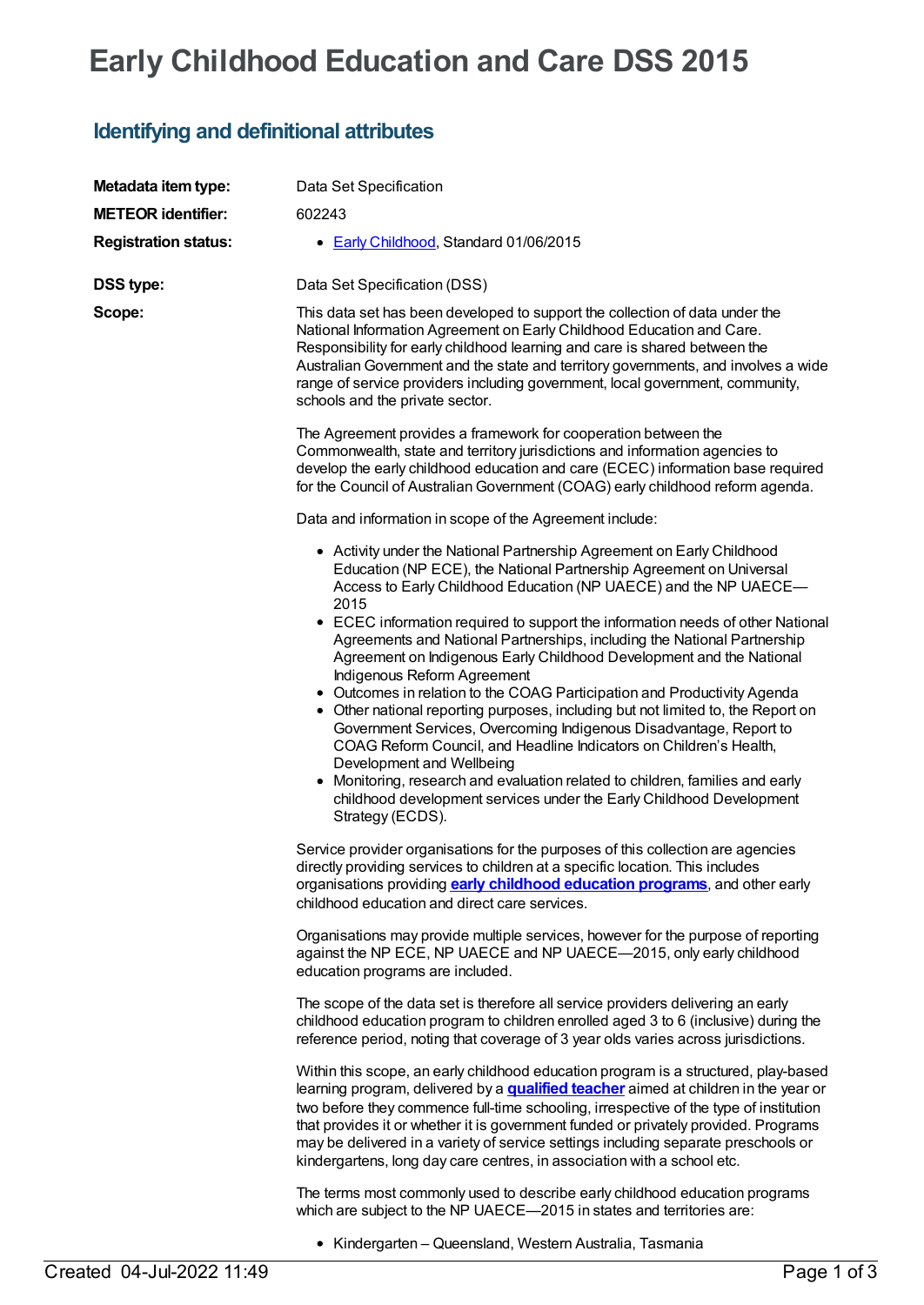- Kindergarten or Preschool Victoria, South Australia
- Preschool New South Wales, Northern Territory, Australian Capital Territory.

An early childhood education program may or may not be delivered in such a way that meets the Universal Access goal. The requirements for Universal Access are listed below.

The NP UAECE—2015 is a commitment to joint Commonwealth, State and Territory action to provide universal access to **quality early [childhood](https://meteor.aihw.gov.au/content/606533) education programs**.

Universal access means that every child, in the year before they commence fulltime schooling, has access to:

- quality early childhood education program(s)
- delivered for at least 600 hours per year
- in a form that meets the needs of children, parents and community
- and at a cost that does not present a barrier to participation.

To apply the requirements of the NP UAECE—2015 to the data set, a 'quality' early childhood education program is a program which is delivered in the year before fulltime schooling by a qualified early childhood teacher, in accordance with the Early Years Learning Framework and the National Quality Standard.

Monitoring information is to be maintained for the previous NP ECE and NP UAECE where possible. However, specific data elements, data definitions and terminologies in the data set conform to those used in the NP UAECE—2015.

#### **Collection and usage attributes**

| <b>Statistical unit:</b>               | Child                                                                                                                                                                                                                                                                                                                                                                                                                                                                                                                                                                                                                                                                                                                    |  |  |
|----------------------------------------|--------------------------------------------------------------------------------------------------------------------------------------------------------------------------------------------------------------------------------------------------------------------------------------------------------------------------------------------------------------------------------------------------------------------------------------------------------------------------------------------------------------------------------------------------------------------------------------------------------------------------------------------------------------------------------------------------------------------------|--|--|
|                                        | Service provider organisation                                                                                                                                                                                                                                                                                                                                                                                                                                                                                                                                                                                                                                                                                            |  |  |
|                                        | Person (employed)                                                                                                                                                                                                                                                                                                                                                                                                                                                                                                                                                                                                                                                                                                        |  |  |
| Implementation start date:             | 01/07/2015                                                                                                                                                                                                                                                                                                                                                                                                                                                                                                                                                                                                                                                                                                               |  |  |
| Comments:                              | The glossary items supporting this data set specification include:                                                                                                                                                                                                                                                                                                                                                                                                                                                                                                                                                                                                                                                       |  |  |
|                                        | • Early childhood education and care contact worker<br>• Qualified early childhood teacher<br>• Early childhood education program<br>• Quality early childhood education program                                                                                                                                                                                                                                                                                                                                                                                                                                                                                                                                         |  |  |
|                                        | Please note that the National Partnership Agreement on Universal Access to Early<br>Childhood Education-2015 uses the word 'programme' where the National<br>Partnership Agreement on Early Childhood Education and the National Partnership<br>Agreement on Universal Access to Early Childhood Education used the word<br>'program'. Throughout the ECEC DSS, aggregate NMDS and unit record level<br>NMDS, all references to 'program' should therefore be taken to read 'programme'<br>as appropriate. This reflects a change in nomenclature in the National Partnership<br>Agreement on Universal Access to Early Childhood Education-2015 and does<br>not alter the interpretation of the dataset specifications. |  |  |
| <b>Source and reference attributes</b> |                                                                                                                                                                                                                                                                                                                                                                                                                                                                                                                                                                                                                                                                                                                          |  |  |

| <b>Submitting organisation:</b> | Early Childhood Data Sub Group (ECDSG)                                                     |  |
|---------------------------------|--------------------------------------------------------------------------------------------|--|
| Steward:                        | <b>Early Childhood Data Sub Group (ECDSG)</b>                                              |  |
| Origin:                         | National Partnership Agreement on Early Childhood Education                                |  |
|                                 | National Partnership Agreement on Universal Access to Early Childhood Education            |  |
|                                 | National Partnership Agreement on Universal Access to Early Childhood Education<br>$-2015$ |  |
|                                 |                                                                                            |  |